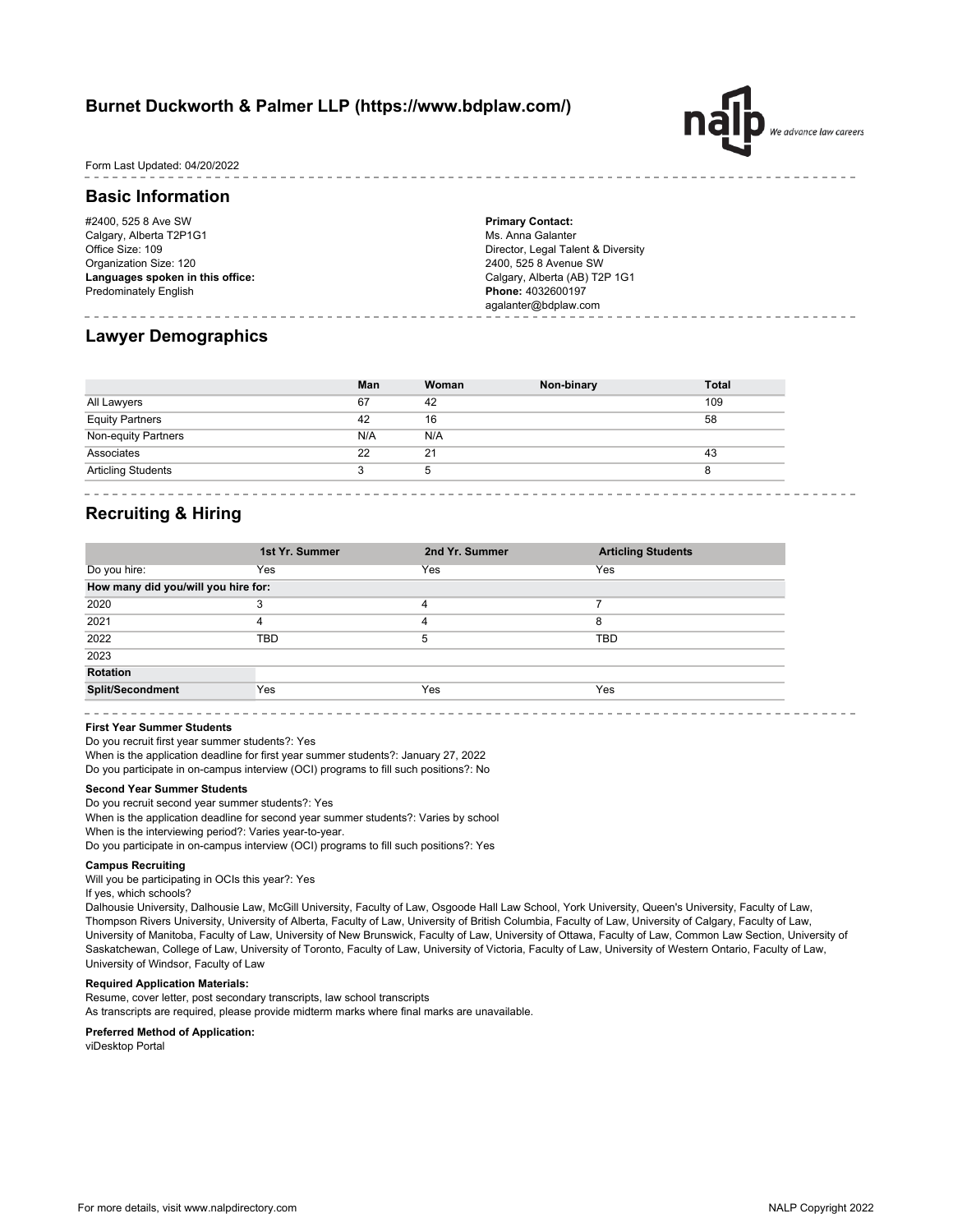

# **Practice Areas**

| <b>PRACTICE AREAS</b>               | <b>PRACTICE GROUP NAME</b>                       | # OF<br><b>LAWYERS</b> |
|-------------------------------------|--------------------------------------------------|------------------------|
| <b>Administrative</b>               | Regulatory                                       | 4                      |
| <b>Arbitration</b>                  | <b>Commercial Arbitration</b>                    | 17                     |
| <b>Arbitration</b>                  | Investor-State Arbitration                       | 3                      |
| <b>Aviation</b>                     | Aviation                                         | 2                      |
| <b>Banking</b>                      | Banking                                          | 11                     |
| <b>Banking</b>                      | Project Finance                                  | 5                      |
| <b>Bankruptcy &amp; Insolvency</b>  | Restructuring & Insolvency                       | 8                      |
| <b>Business, Commercial Law</b>     | Anti-Corruption & Bribery                        | 4                      |
| <b>Business, Commercial Law</b>     | <b>Commercial Agreements</b>                     | 18                     |
| <b>Business, Commercial Law</b>     | Corporate Reorganizations                        | 21                     |
| <b>Business, Commercial Law</b>     | Joint Ventures and Other Business Combinations   | 16                     |
| <b>Business, Commercial Law</b>     | Start-up and Early-Stage Companies               | 30                     |
| <b>Business, Commercial Law</b>     | Acquisitions, Mergers & Divestitures             | 18                     |
| <b>Competition</b>                  | Competition/Foreign Investment                   | 3                      |
| <b>Construction</b>                 | Construction                                     | 13                     |
| <b>Construction</b>                 | <b>Construction Litigation</b>                   | 21                     |
| <b>Employment</b>                   | Employment                                       | 8                      |
| <b>Employment</b>                   | Occupational Health & Safety                     | 4                      |
| Energy                              | Energy                                           | 13                     |
| <b>Estate</b>                       | Wills and Estate Administration                  | $\mathbf{1}$           |
| <b>Estate</b>                       | <b>Estate Planning</b>                           | 2                      |
| <b>Franchise &amp; Distribution</b> | Franchises, Dealerships & Distributorships       | 7                      |
| Government                          | <b>Government Relations</b>                      | $\mathbf{1}$           |
| <b>Intellectual Property</b>        | Copyrights                                       | 2                      |
| <b>Intellectual Property</b>        | IP & Technology Litigation                       | 6                      |
| <b>Intellectual Property</b>        | New Media, Entertainment & Content               | $\mathbf{1}$           |
| <b>Intellectual Property</b>        | Patents                                          | 2                      |
| <b>Intellectual Property</b>        | Privacy, Electronic Documents & eDiscovery       | 1                      |
| <b>Intellectual Property</b>        | <b>Trade Secrets</b>                             | $\overline{2}$         |
| <b>Intellectual Property</b>        | Trade-marks                                      | 1                      |
| <b>International</b>                | International Commercial Arbitration             | 5                      |
| Labour                              | Labour                                           | 7                      |
| Litigation                          | <b>Class Actions</b>                             | 10                     |
| Litigation                          | Commercial & General Litigation                  | 33                     |
| Litigation                          | <b>Energy Litigation</b>                         | 24                     |
| Litigation                          | <b>Estate Litigation</b>                         | 4                      |
| Litigation                          | Securities Litigation                            | 13                     |
| Litigation                          | Personal Injury                                  | 3                      |
| <b>Mediation</b>                    | Mediation                                        | 5                      |
| <b>Real Estate</b>                  | <b>Commercial Real Estate</b>                    | 3                      |
| <b>Securities</b>                   | <b>Public Company Acquisitions &amp; Mergers</b> | 32                     |
| <b>Securities</b>                   | Capital Markets                                  | 32                     |
| <b>Securities</b>                   | Corporate Governance                             | 28                     |
| <b>Securities</b>                   | Shareholder Activism                             | 12                     |
| Tax                                 | Tax                                              | 8                      |
| Tax                                 | <b>Tax Litigation</b>                            | 8                      |
| <b>Technology</b>                   | Blockchain & Smart Contracts                     | 9                      |
| <b>Technology</b>                   | E-Business & the Internet                        | 2                      |
| <b>Technology</b>                   | Software Development, Licensing and Outsourcing  | 1                      |
| <b>Technology</b>                   | <b>Technology Transfer &amp; Licensing</b>       | 2                      |